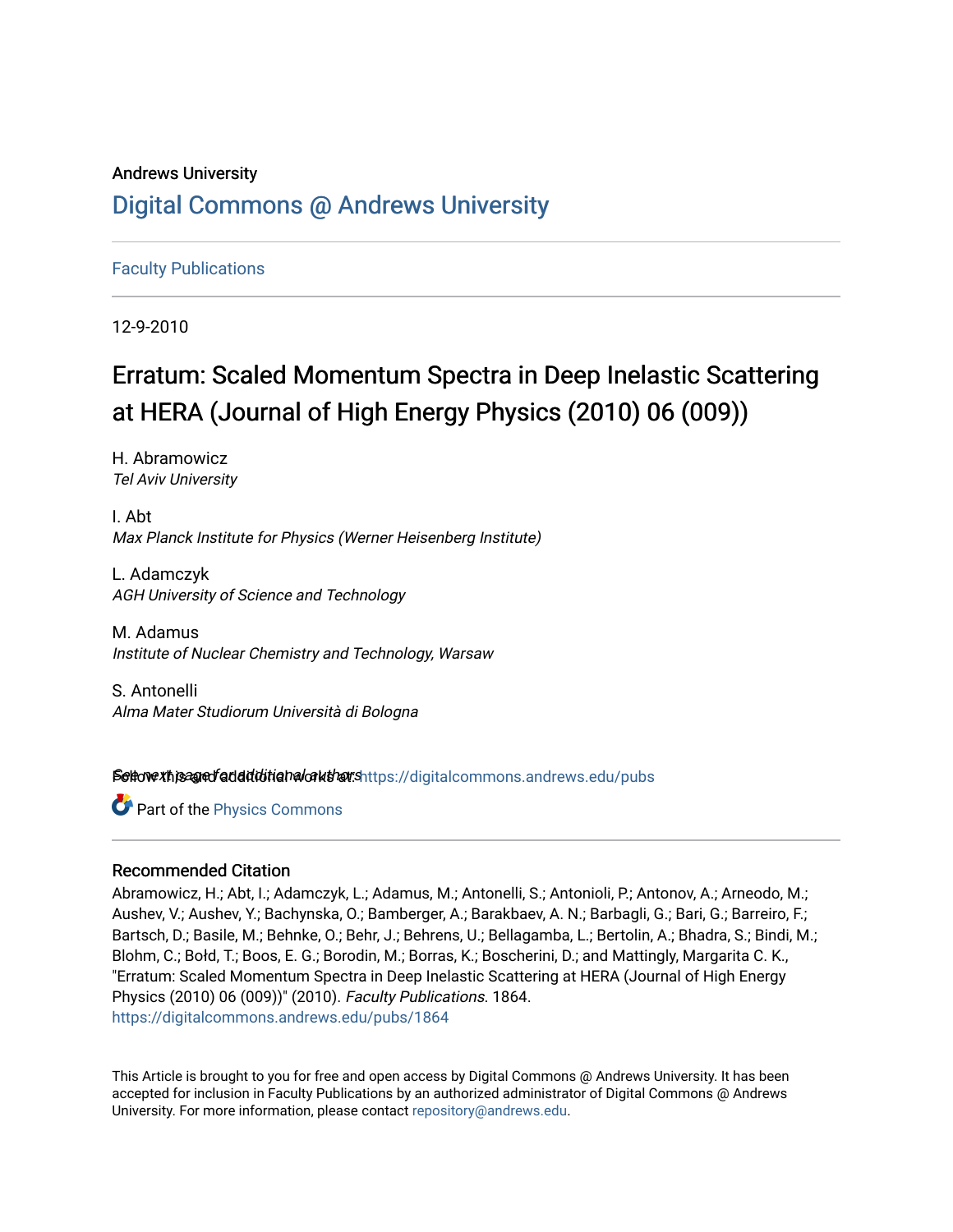#### Authors

H. Abramowicz, I. Abt, L. Adamczyk, M. Adamus, S. Antonelli, P. Antonioli, A. Antonov, M. Arneodo, V. Aushev, Y. Aushev, O. Bachynska, A. Bamberger, A. N. Barakbaev, G. Barbagli, G. Bari, F. Barreiro, D. Bartsch, M. Basile, O. Behnke, J. Behr, U. Behrens, L. Bellagamba, A. Bertolin, S. Bhadra, M. Bindi, C. Blohm, T. Bołd, E. G. Boos, M. Borodin, K. Borras, D. Boscherini, and Margarita C. K. Mattingly

This article is available at Digital Commons @ Andrews University:<https://digitalcommons.andrews.edu/pubs/1864>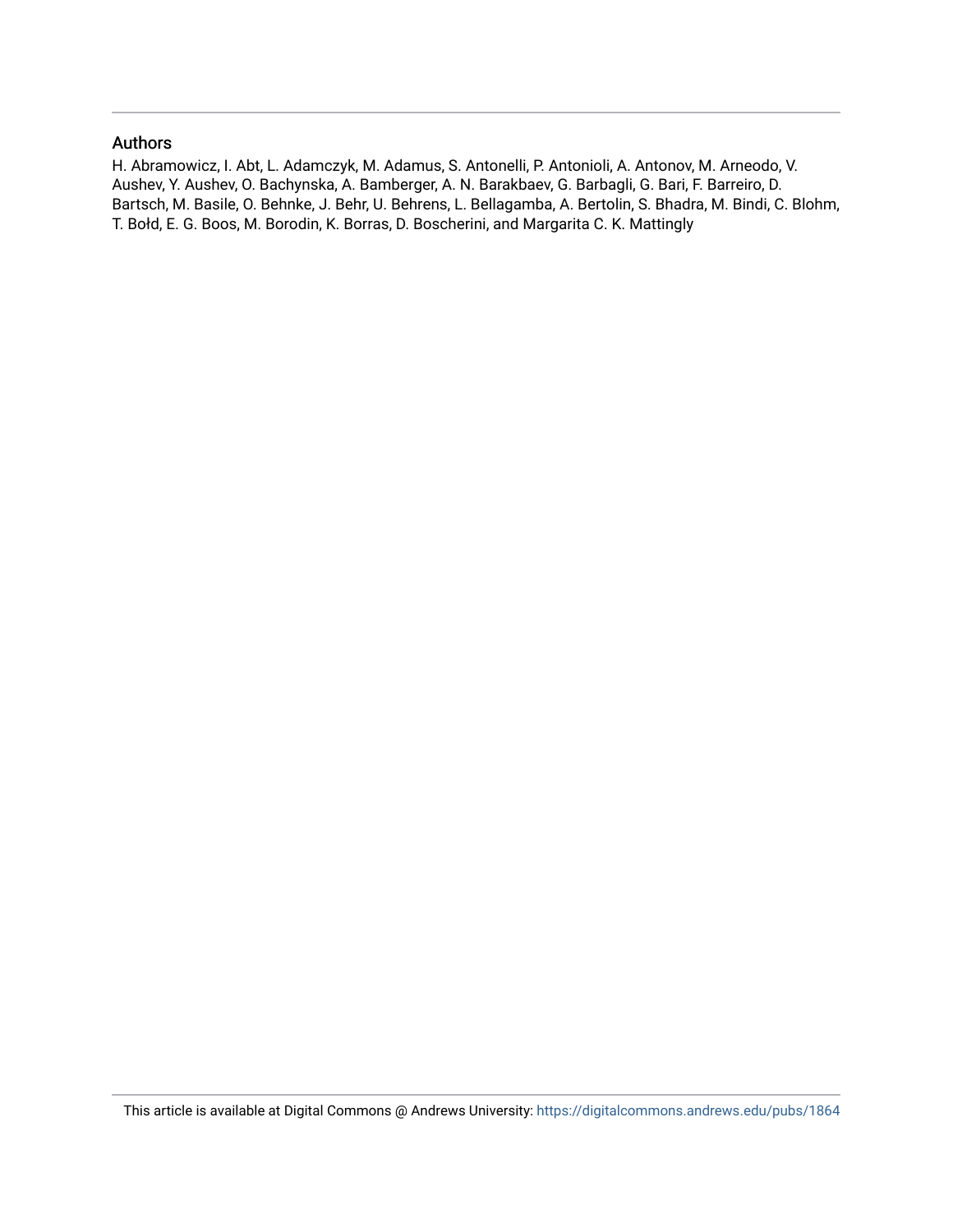PUBLISHED FOR SISSA BY 2 SPRINGER

Received: September 21, 2010 ACCEPTED: September 21, 2010 PUBLISHED: October 11, 2010

# Erratum: Scaled momentum spectra in deep inelastic scattering at HERA

#### ZEUS collaboration

*E-mail:* [tobias.haas@desy.de](mailto:tobias.haas@desy.de)

Erratum to: [JHEP06\(2010\)009](http://dx.doi.org/10.1007/JHEP06(2010)009)

The following is the correct list of all authors and affiliations for the ZEUS collaboration.

H. Abramowicz<sup>44,ad</sup>, I. Abt<sup>34</sup>, L. Adamczyk<sup>13</sup>, M. Adamus<sup>53</sup>, S. Antonelli<sup>4</sup>, P. Antonioli<sup>3</sup>, A. Antonov<sup>32</sup>, M. Arneodo<sup>49</sup>, V. Aushev<sup>26, y</sup>, Y. Aushev<sup>26, y</sup>, O. Bachynska<sup>15</sup>, A. Bamberger<sup>19</sup>, A.N. Barakbaev<sup>25</sup>, G. Barbagli<sup>17</sup>, G. Bari<sup>3</sup>, F. Barreiro<sup>29</sup>, D. Bartsch<sup>5</sup>, M. Basile<sup>4</sup>, O. Behnke<sup>15</sup>, J. Behr<sup>15</sup>, U. Behrens<sup>15</sup>, L. Bellagamba<sup>3</sup>, A. Bertolin<sup>38</sup>, S. Bhadra<sup>56</sup>, M. Bindi<sup>4</sup>, C. Blohm<sup>15</sup>, T. Bołd<sup>13</sup>, E.G. Boos<sup>25</sup>, M. Borodin<sup>26</sup>, K. Borras<sup>15</sup>, D. Boscherini<sup>3</sup>, D. Bot<sup>15</sup>, S.K. Boutle<sup>51</sup>, I. Brock<sup>5</sup>, E. Brownson<sup>55</sup>, R. Brugnera<sup>39</sup>, N. Brümmer<sup>36</sup>, A. Bruni<sup>3</sup>, G. Bruni<sup>3</sup>, B. Brzozowska<sup>52</sup>, P.J. Bussey<sup>20</sup>, J.M. Butterworth<sup>51</sup>, B. Bylsma<sup>36</sup>, A. Caldwell<sup>34</sup>, M. Capua<sup>8</sup>, R. Carlin<sup>39</sup>, C.D. Catterall<sup>56</sup>, S. Chekanov<sup>1</sup>, J. Chwastowski<sup>12</sup>, J. Ciborowski<sup>52,ai</sup>, R. Ciesielski<sup>15</sup>, L. Cifarelli<sup>4</sup>, F. Cindolo<sup>3</sup>, A. Contin<sup>4</sup>, A.M. Cooper-Sarkar<sup>37</sup>, N. Coppola<sup>15,j</sup>, M. Corradi<sup>3</sup>, F. Corriveau<sup>30</sup>, M. Costa<sup>48</sup>, G. D'Agostini<sup>42</sup>, F. Dal Corso<sup>38</sup>, J. de Favereau<sup>28</sup>, J. del Peso<sup>29</sup>, R.K. Dementiev<sup>33</sup>, S. De Pasquale<sup>4,b</sup>, M. Derrick<sup>1</sup>, R.C.E. Devenish<sup>37</sup>, D. Dobur<sup>19</sup>, B.A. Dolgoshein<sup>32</sup>, A.T. Doyle<sup>20</sup>, V. Drugakov<sup>16</sup>, L.S. Durkin<sup>36</sup>, S. Dusini<sup>38</sup>, Y. Eisenberg<sup>54</sup>, P.F. Ermolov <sup>33,†</sup>, A. Eskreys<sup>12</sup>, S. Fang<sup>15</sup>, S. Fazio<sup>8</sup>, J. Ferrando<sup>37</sup>, M.I. Ferrero<sup>48</sup>, J. Figiel<sup>12</sup>, M. Forrest<sup>20</sup>, B. Foster<sup>37</sup>, S. Fourletov<sup>50,ah</sup>, A. Galas<sup>12</sup>, E. Gallo<sup>17</sup>, A. Garfagnini<sup>39</sup>, A. Geiser<sup>15</sup>, I. Gialas<sup>21,u</sup>, L.K. Gladilin<sup>33</sup>, D. Gladkov<sup>32</sup>, C. Glasman<sup>29</sup>, O. Gogota<sup>26</sup>, Yu.A. Golubkov<sup>33</sup>, P. Göttlicher<sup>15,k</sup>, I. Grabowska-Bołd<sup>13</sup>, J. Grebenyuk<sup>15</sup>, I. Gregor<sup>15</sup>, G. Grigorescu<sup>35</sup>, G. Grzelak<sup>52</sup>, C. Gwenlan<sup>37,aa</sup>, T. Haas<sup>15</sup>, W. Hain<sup>15</sup>, R. Hamatsu<sup>47</sup>, J.C. Hart<sup>43</sup>, H. Hartmann<sup>5</sup>, G. Hartner<sup>56</sup>, E. Hilger<sup>5</sup>, D. Hochman<sup>54</sup>, U. Holm<sup>22</sup>, R. Hori<sup>46</sup>, K. Horton<sup>37,ab</sup>, A. Hüttmann<sup>15</sup>, G. Iacobucci<sup>3</sup>, Z.A. Ibrahim<sup>10</sup>, Y. Iga<sup>41</sup>, R. Ingbir<sup>44</sup>, M. Ishitsuka<sup>45</sup>, H.-P. Jakob<sup>5</sup>, F. Januschek<sup>15</sup>, M. Jimenez<sup>29</sup>, T.W. Jones<sup>51</sup>, M. Jüngst<sup>5</sup>, I. Kadenko<sup>26</sup>, B. Kahle<sup>15</sup>, B. Kamaluddin<sup>10</sup>, S. Kananov<sup>44</sup>, T. Kanno<sup>45</sup>, U. Karshon<sup>54</sup>, F. Karstens<sup>19</sup>, I.I. Katkov<sup>15,*l*</sup>, M. Kaur<sup>7</sup>, P. Kaur<sup>7,*d*</sup>, A. Keramidas<sup>35</sup>, L.A. Khein<sup>33</sup>,

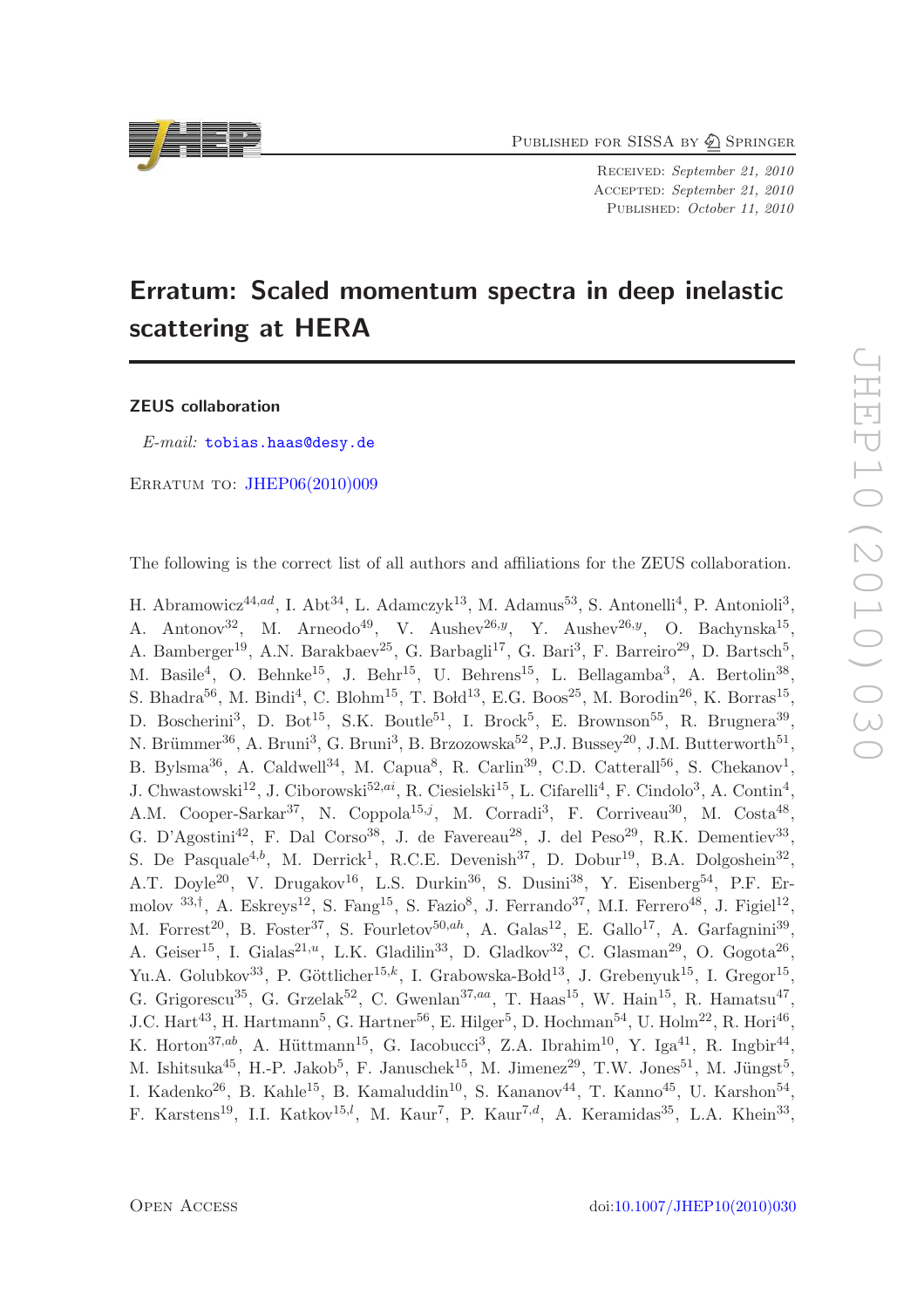J.Y. Kim<sup>9,f</sup>, D. Kisielewska<sup>13</sup>, S. Kitamura<sup>47,ae</sup>, R. Klanner<sup>22</sup>, U. Klein<sup>15,m</sup>, E. Koffeman<sup>35</sup>, D. Kollar<sup>34</sup>, P. Kooijman<sup>35</sup>, Ie. Korol<sup>26</sup>, I.A. Korzhavina<sup>33</sup>, A. Kotański<sup>14,h</sup>, U. Kötz<sup>15</sup>, H. Kowalski<sup>15</sup>, P. Kulinski<sup>52</sup>, O. Kuprash<sup>26</sup>, M. Kuze<sup>45</sup>, V.A. Kuzmin<sup>33</sup>, A. Lee<sup>36</sup>, B.B. Levchenko<sup>33, z</sup>, A. Levy<sup>44</sup>, V. Libov<sup>15</sup>, S. Limentani<sup>39</sup>, T.Y. Ling<sup>36</sup>, M. Lisovyi<sup>15</sup>. E. Lobodzinska<sup>15</sup>, W. Lohmann<sup>16</sup>, B. Löhr<sup>15</sup>, E. Lohrmann<sup>22</sup>, J.H. Loizides<sup>51</sup>, K.R. Long<sup>23</sup>, A. Longhin<sup>38</sup>, D. Lontkovskyi<sup>26</sup>, J. Lukasik<sup>13,g</sup>, O.Yu. Lukina<sup>33</sup>, P. Lużniak<sup>52,aj</sup>, J. Maeda<sup>45</sup>, S. Magill<sup>1</sup>, I. Makarenko<sup>26</sup>, J. Malka<sup>52,aj</sup>, R. Mankel<sup>15,n</sup>, A. Margotti<sup>3</sup>, G. Marini<sup>42</sup>, J.F. Martin<sup>50</sup>, A. Mastroberardino<sup>8</sup>, T. Matsumoto<sup>24,v</sup>, M.C.K. Mattingly<sup>2</sup>, I.-A. Melzer-Pellmann<sup>15</sup>, S. Miglioranzi<sup>15,0</sup>, F. Mohamad Idris<sup>10</sup>, V. Monaco<sup>48</sup>, A. Montanari<sup>15</sup>, J.D. Morris<sup>6,c</sup>, B. Musgrave<sup>1</sup>, K. Nagano<sup>24</sup>, T. Namsoo<sup>15</sup>, R. Nania<sup>3</sup>, D. Nicholass<sup>1,a</sup>, A. Nigro<sup>42</sup>, Y. Ning<sup>11</sup>, U. Noor<sup>56</sup>, D. Notz<sup>15</sup>, R.J. Nowak<sup>52</sup>, A.E. Nuncio-Quiroz<sup>5</sup>, B.Y. Oh<sup>40</sup>, N. Okazaki<sup>46</sup>, K. Oliver<sup>37</sup>, K. Olkiewicz<sup>12</sup>, Yu. Onishchuk<sup>26</sup>, O. Ota<sup>47,af</sup>, K. Papageorgiu<sup>21</sup>, A. Parenti<sup>15</sup>, E. Paul<sup>5</sup>, J.M. Pawlak<sup>52</sup>, B. Pawlik<sup>12</sup>, P. G. Pelfer<sup>18</sup>, A. Pellegrino<sup>35</sup>, W. Perlanski<sup>52,aj</sup>, H. Perrey<sup>22</sup>, K. Piotrzkowski<sup>28</sup>, P. Plucinski<sup>53,ak</sup>, N.S. Pokrovskiy<sup>25</sup>, A. Polini<sup>3</sup>, A.S. Proskuryakov<sup>33</sup>, M. Przybycien<sup>13</sup>, A. Raval<sup>15</sup>, D.D. Reeder<sup>55</sup>, B. Reisert<sup>34</sup>, Z. Ren<sup>11</sup>, J. Repond<sup>1</sup>, Y.D. Ri<sup>47,ag</sup>, A. Robertson<sup>37</sup>, P. Roloff<sup>15</sup>, E. Ron<sup>29</sup>, I. Rubinsky<sup>15</sup>, M. Ruspa<sup>49</sup>, R. Sacchi<sup>48</sup>, A. Salii<sup>26</sup>, U. Samson<sup>5</sup>, G. Sartorelli<sup>4</sup>, A.A. Savin<sup>55</sup>, D.H. Saxon<sup>20</sup>, M. Schioppa<sup>8</sup>, S. Schlenstedt<sup>16</sup>, P. Schleper<sup>22</sup>, W.B. Schmidke<sup>34</sup>, U. Schneekloth<sup>15</sup>, V. Schönberg<sup>5</sup>, T. Schörner-Sadenius<sup>22</sup>, J. Schwartz<sup>30</sup>, F. Sciulli<sup>11</sup>, L.M. Shcheglova<sup>33</sup>, R. Shehzadi<sup>5</sup>, S. Shimizu<sup>46,o</sup>, I. Singh<sup>7,d</sup>, I.O. Skillicorn<sup>20</sup>, W. Słomiński<sup>14,*i*</sup>, W.H. Smith<sup>55</sup>, V. Sola<sup>48</sup>, A. Solano<sup>48</sup>, A. Solomin<sup>6</sup>, D. Son<sup>27</sup>, V. Sosnovtsev<sup>32</sup>, A. Spiridonov<sup>15,p</sup>, H. Stadie<sup>22</sup>, L. Stanco<sup>38</sup>, A. Stern<sup>44</sup>, T.P. Stewart<sup>50</sup>, A. Stifutkin<sup>32</sup>, P. Stopa<sup>12</sup>, S. Suchkov<sup>32</sup>, G. Susinno<sup>8</sup>, L. Suszycki<sup>13</sup>, J. Sztuk<sup>22</sup>, D. Szuba<sup>15,q</sup>, J. Szuba<sup>15,r</sup>, A.D. Tapper<sup>23</sup>, E. Tassi<sup>8,e</sup>, J. Terrón<sup>29</sup>, T. Theedt<sup>15</sup>, H. Tiecke<sup>35</sup>, K. Tokushuku<sup>24,w</sup>, O. Tomalak<sup>26</sup>, J. Tomaszewska<sup>15,s</sup>, T. Tsurugai<sup>31</sup>, M. Turcato<sup>22</sup>, T. Tymieniecka<sup>53,al</sup>, C. Uribe-Estrada<sup>29</sup>, M. Vázquez<sup>35,o</sup>, A. Verbytskyi<sup>15</sup>, V. Viazlo<sup>26</sup>, N.N. Vlasov<sup>19,t</sup>, O. Volynets<sup>26</sup>, R. Walczak<sup>37</sup>, W.A.T. Wan Abdullah<sup>10</sup>, J.J. Whitmore<sup>40,ac</sup>, J. Whyte<sup>56</sup>, L. Wiggers<sup>35</sup>, M. Wing<sup>51</sup>, M. Wlasenko<sup>5</sup>, G. Wolf<sup>15</sup>, H. Wolfe<sup>55</sup>, K. Wrona<sup>15</sup>, A.G. Yagües-Molina<sup>15</sup>, S. Yamada<sup>24</sup>, Y. Yamazaki<sup>24,x</sup>, R. Yoshida<sup>1</sup>, C. Youngman<sup>15</sup>, A.F. Zarnecki<sup>52</sup>, L. Zawiejski<sup>12</sup>, O. Zenaiev<sup>26</sup>, W. Zeuner<sup>15,n</sup>, B.O. Zhautykov<sup>25</sup>, N. Zhmak<sup>26, y</sup>, C. Zhou<sup>30</sup>, A. Zichichi<sup>4</sup>, M. Zolko<sup>26</sup>, D.S. Zotkin<sup>33</sup>

- $\,1\,$ Argonne National Laboratory, Argonne, Illinois 60439-4815, USA <sup>A</sup>
- $\,2$ Andrews University, Berrien Springs, Michigan 49104-0380, USA
- $\sqrt{3}$ INFN Bologna, Bologna, Italy<sup>B</sup>
- $\overline{4}$ University and INFN Bologna, Bologna, Italy B
- $5\,$ Physikalisches Institut der Universität Bonn, Bonn, Germany  $C$
- $\,6\,$ H.H. Wills Physics Laboratory, University of Bristol, Bristol, United Kingdom<sup>D</sup>
- $\,7$ Panjab University, Department of Physics, Chandigarh, India
- $8\,$ Calabria University, Physics Department and INFN, Cosenza, Italy <sup>B</sup>
- $\,9$ Chonnam National University, Kwanqju, South Korea
- $10\,$ Jabatan Fizik, Universiti Malaya, 50603 Kuala Lumpur, Malaysia  $E$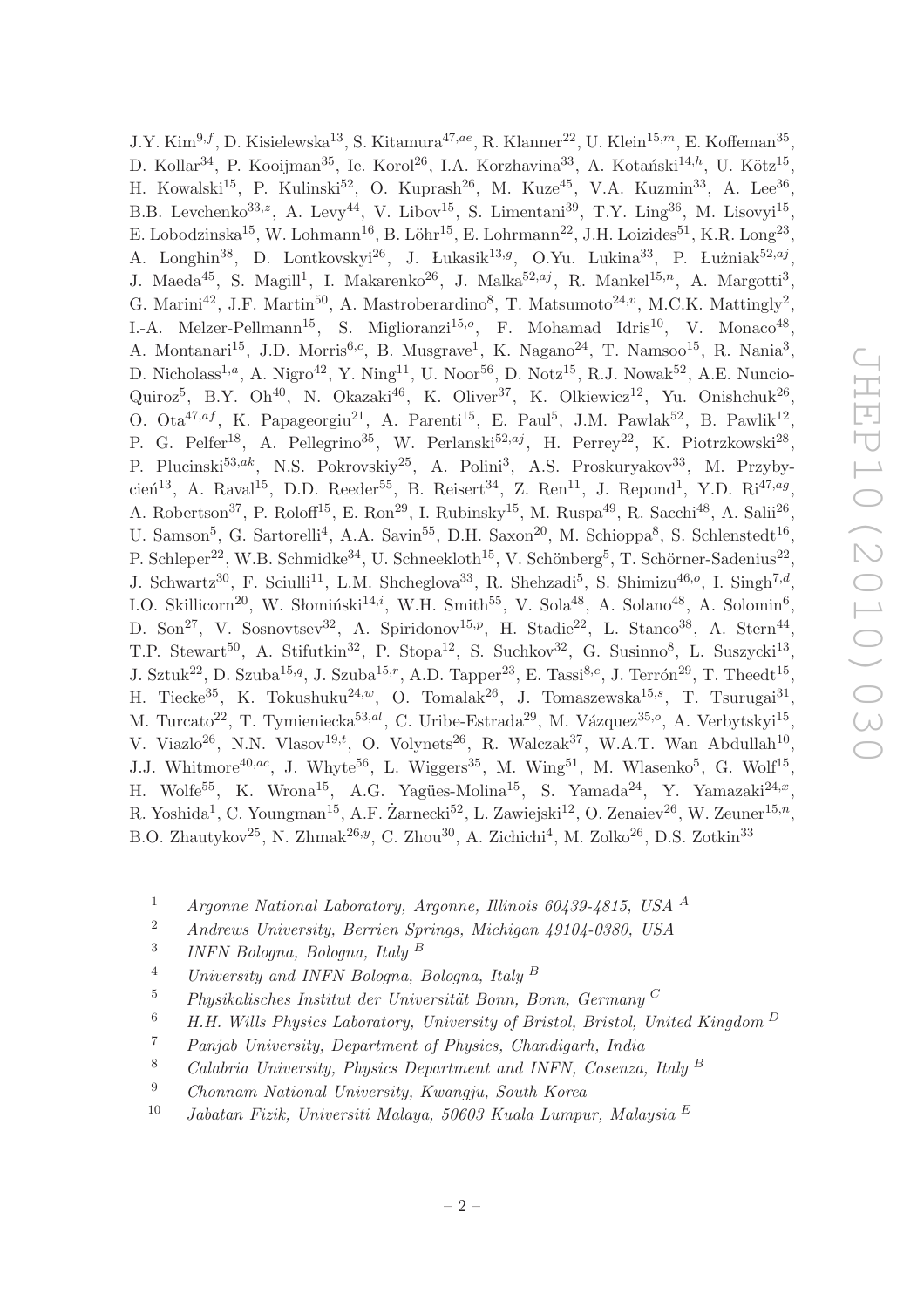- <sup>11</sup> *Nevis Laboratories, Columbia University, Irvington on Hudson, New York 10027, USA* <sup>F</sup>
- <sup>12</sup> *The Henryk Niewodniczanski Institute of Nuclear Physics, Polish Academy of Sciences, Cracow, Poland* <sup>G</sup>
- <sup>13</sup> *Faculty of Physics and Applied Computer Science, AGH-University of Science and Technology, Cracow, Poland* <sup>H</sup>
- <sup>14</sup> *Department of Physics, Jagellonian University, Cracow, Poland*
- <sup>15</sup> *Deutsches Elektronen-Synchrotron DESY, Hamburg, Germany*
- <sup>16</sup> *Deutsches Elektronen-Synchrotron DESY, Zeuthen, Germany*
- <sup>17</sup> *INFN Florence, Florence, Italy* <sup>B</sup>
- <sup>18</sup> *University and INFN Florence, Florence, Italy* <sup>B</sup>
- <sup>19</sup> *Fakultät für Physik der Universität Freiburg i.Br., Freiburg i.Br., Germany* C
- <sup>20</sup> *Department of Physics and Astronomy, University of Glasgow, Glasgow, United Kingdom* <sup>D</sup>
- <sup>21</sup> *Department of Engineering in Management and Finance, Univ. of the Aegean, Chios, Greece*
- <sup>22</sup> *Hamburg University, Institute of Exp. Physics, Hamburg, Germany* <sup>C</sup>
- <sup>23</sup> *Imperial College London, High Energy Nuclear Physics Group, London, United Kingdom* <sup>D</sup>
- <sup>24</sup> *Institute of Particle and Nuclear Studies, KEK, Tsukuba, Japan* <sup>I</sup>
- <sup>25</sup> *Institute of Physics and Technology of Ministry of Education and Science of Kazakhstan, Almaty, Kazakhstan*
- <sup>26</sup> *Institute for Nuclear Research, National Academy of Sciences, and Kiev National University, Kiev, Ukraine*
- <sup>27</sup> *Kyungpook National University, Center for High Energy Physics, Daegu, South Korea* <sup>J</sup>
- <sup>28</sup> Institut de Physique Nucléaire, Université Catholique de Louvain, Louvain-la-*Neuve, Belgium* <sup>K</sup>
- <sup>29</sup> Departamento de Física Teórica, Universidad Autónoma de Madrid, Madrid, *Spain* <sup>L</sup>
- <sup>30</sup> *Department of Physics, McGill University, Montréal, Québec, Canada H3A 2T8* <sup>M</sup>
- <sup>31</sup> *Meiji Gakuin University, Faculty of General Education, Yokohama, Japan* <sup>I</sup>
- <sup>32</sup> *Moscow Engineering Physics Institute, Moscow, Russia* <sup>N</sup>
- <sup>33</sup> *Moscow State University, Institute of Nuclear Physics, Moscow, Russia* <sup>O</sup>
- <sup>34</sup> *Max-Planck-Institut f¨ur Physik, M¨unchen, Germany*
- <sup>35</sup> *NIKHEF and University of Amsterdam, Amsterdam, Netherlands* P
- <sup>36</sup> *Physics Department, Ohio State University, Columbus, Ohio 43210, USA* <sup>A</sup>
- <sup>37</sup> *Department of Physics, University of Oxford, Oxford United Kingdom* <sup>D</sup>
- <sup>38</sup> *INFN Padova, Padova, Italy* <sup>B</sup>
- <sup>39</sup> *Dipartimento di Fisica dell' Università and INFN, Padova, Italy* <sup>B</sup>
- <sup>40</sup> *Department of Physics, Pennsylvania State University, University Park, Pennsylvania 16802, USA* <sup>F</sup>
- <sup>41</sup> *Polytechnic University, Sagamihara, Japan* <sup>I</sup>
- <sup>42</sup> *Dipartimento di Fisica, Università 'La Sapienza' and INFN, Rome, Italy* <sup>B</sup>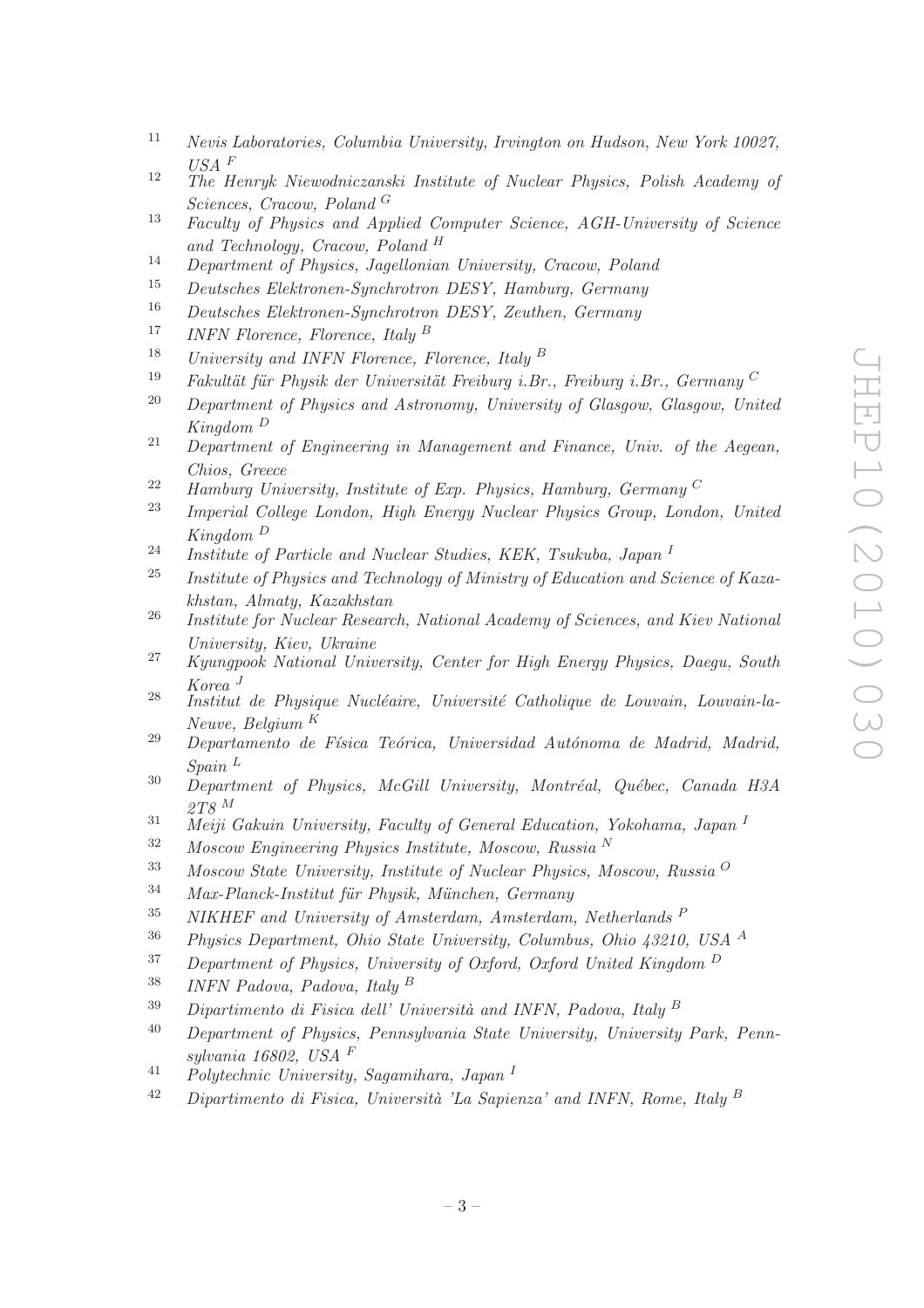- <sup>43</sup> *Rutherford Appleton Laboratory, Chilton, Didcot, Oxon, United Kingdom* <sup>D</sup>
- <sup>44</sup> *Raymond and Beverly Sackler Faculty of Exact Sciences, School of Physics, Tel Aviv University, Tel Aviv, Israel* <sup>Q</sup>
- <sup>45</sup> *Department of Physics, Tokyo Institute of Technology, Tokyo, Japan* <sup>I</sup>
- <sup>46</sup> *Department of Physics, University of Tokyo, Tokyo, Japan* <sup>I</sup>
- <sup>47</sup> *Tokyo Metropolitan University, Department of Physics, Tokyo, Japan* <sup>I</sup>
- <sup>48</sup> *Universit`a di Torino and INFN, Torino, Italy* <sup>B</sup>
- <sup>49</sup> *Università del Piemonte Orientale, Novara, and INFN, Torino, Italy* <sup>B</sup>
- <sup>50</sup> *Department of Physics, University of Toronto, Toronto, Ontario, Canada M5S 1A7* <sup>M</sup>
- <sup>51</sup> *Physics and Astronomy Department, University College London, London, United Kingdom* <sup>D</sup>
- <sup>52</sup> *Warsaw University, Institute of Experimental Physics, Warsaw, Poland*
- <sup>53</sup> *Institute for Nuclear Studies, Warsaw, Poland*
- <sup>54</sup> *Department of Particle Physics, Weizmann Institute, Rehovot, Israel* <sup>R</sup>
- <sup>55</sup> *Department of Physics, University of Wisconsin, Madison, Wisconsin 53706, USA* <sup>A</sup>
- <sup>56</sup> *Department of Physics, York University, Ontario, Canada M3J 1P3* <sup>M</sup>
- $A$  supported by the US Department of Energy
- $B$  supported by the Italian National Institute for Nuclear Physics (INFN)
- $C$  supported by the German Federal Ministry for Education and Research (BMBF), under contract Nos. 05 HZ6PDA, 05 HZ6GUA, 05 HZ6VFA and 05 HZ4KHA
- $D$  supported by the Science and Technology Facilities Council, UK
- $E$  supported by an FRGS grant from the Malaysian government
- $F$  supported by the US National Science Foundation. Any opinion, findings and conclusions or recommendations expressed in this material are those of the authors and do not necessarily reflect the views of the National Science Foundation.
- $G$  supported by the Polish State Committee for Scientific Research, project No. DESY/256/2006 - 154/DES/2006/03
- $H$  supported by the Polish Ministry of Science and Higher Education as a scientific project (2009-2010)
- I supported by the Japanese Ministry of Education, Culture, Sports, Science and Technology (MEXT) and its grants for Scientific Research
- J supported by the Korean Ministry of Education and Korea Science and Engineering Foundation
- $K$  supported by FNRS and its associated funds (IISN and FRIA) and by an Inter-University Attraction Poles Programme subsidised by the Belgian Federal Science Policy Office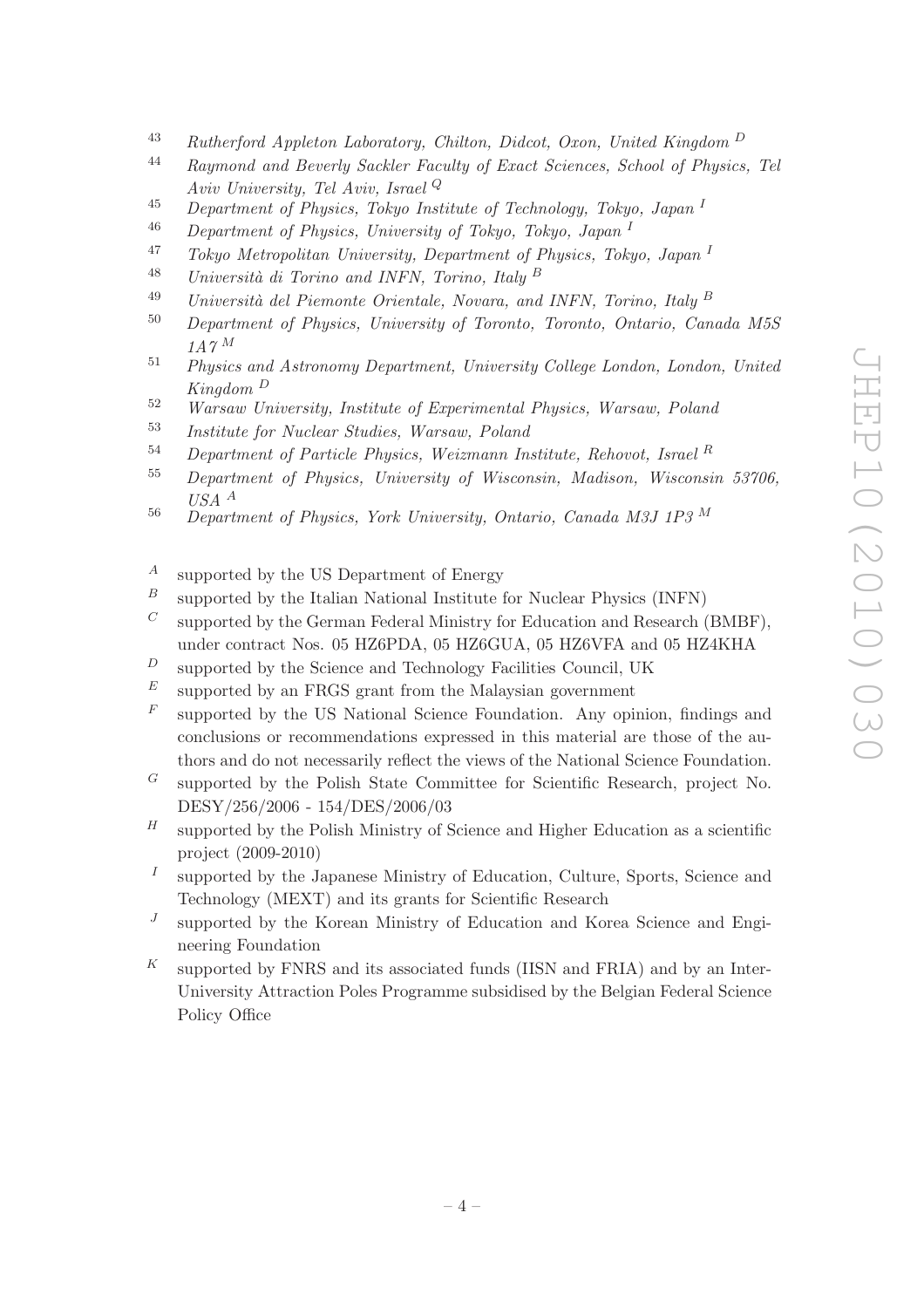- $L$  supported by the Spanish Ministry of Education and Science through funds provided by CICYT
- $M$  supported by the Natural Sciences and Engineering Research Council of Canada (NSERC)
- $N$  partially supported by the German Federal Ministry for Education and Research (BMBF)
- $\degree$  supported by RF Presidential grant N 1456.2008.2 for the leading scientific schools and by the Russian Ministry of Education and Science through its grant for Scientific Research on High Energy Physics
- $P$  supported by the Netherlands Foundation for Research on Matter (FOM)
- <sup>Q</sup> supported by the Israel Science Foundation
- $R$  supported in part by the MINERVA Gesellschaft für Forschung GmbH, the Israel Science Foundation (grant No. 293/02-11.2) and the US-Israel Binational Science Foundation
- <sup>a</sup> also affiliated with University College London, United Kingdom  $\frac{b}{b}$  now at University of Salarno, Italy
- <sup>b</sup> now at University of Salerno, Italy
- $c$  now at Queen Mary University of London, United Kingdom
- $d$  also working at Max Planck Institute, Munich, Germany
- $e$  also Senior Alexander von Humboldt Research Fellow at Hamburg University, Institute of Experimental Physics, Hamburg, Germany
- f supported by Chonnam National University, South Korea, in 2009
- $\frac{g}{g}$  now at Institute of Aviation, Warsaw, Poland
- h supported by the research grant No. 1 P03B 04529 (2005-2008)
- $i$  This work was supported in part by the Marie Curie Actions Transfer of Knowledge project COCOS (contract MTKD-CT-2004-517186)
- $j$  now at DESY group FS-CFEL-1
- $k$  now at DESY group FEB, Hamburg, Germany
- <sup>l</sup> also at Moscow State University, Russia
- $<sup>m</sup>$  now at University of Liverpool, United Kingdom</sup>
- $n$  on leave of absence at CERN, Geneva, Switzerland
- <sup>o</sup> now at CERN, Geneva, Switzerland
- $p<sup>p</sup>$  also at Institute of Theoretical and Experimental Physics, Moscow, Russia
- <sup>q</sup> also at INP, Cracow, Poland
- also at FPACS, AGH-UST, Cracow, Poland
- <sup>s</sup> partially supported by Warsaw University, Poland
- $t$  partially supported by Moscow State University, Russia
- $u$  also affiliated with DESY, Germany
- <sup>v</sup> now at Japan Synchrotron Radiation Research Institute (JASRI), Hyogo, Japan
- $w$  also at University of Tokyo, Japan
- $x$  now at Kobe University, Japan
- $\boldsymbol{y}$ supported by DESY, Germany